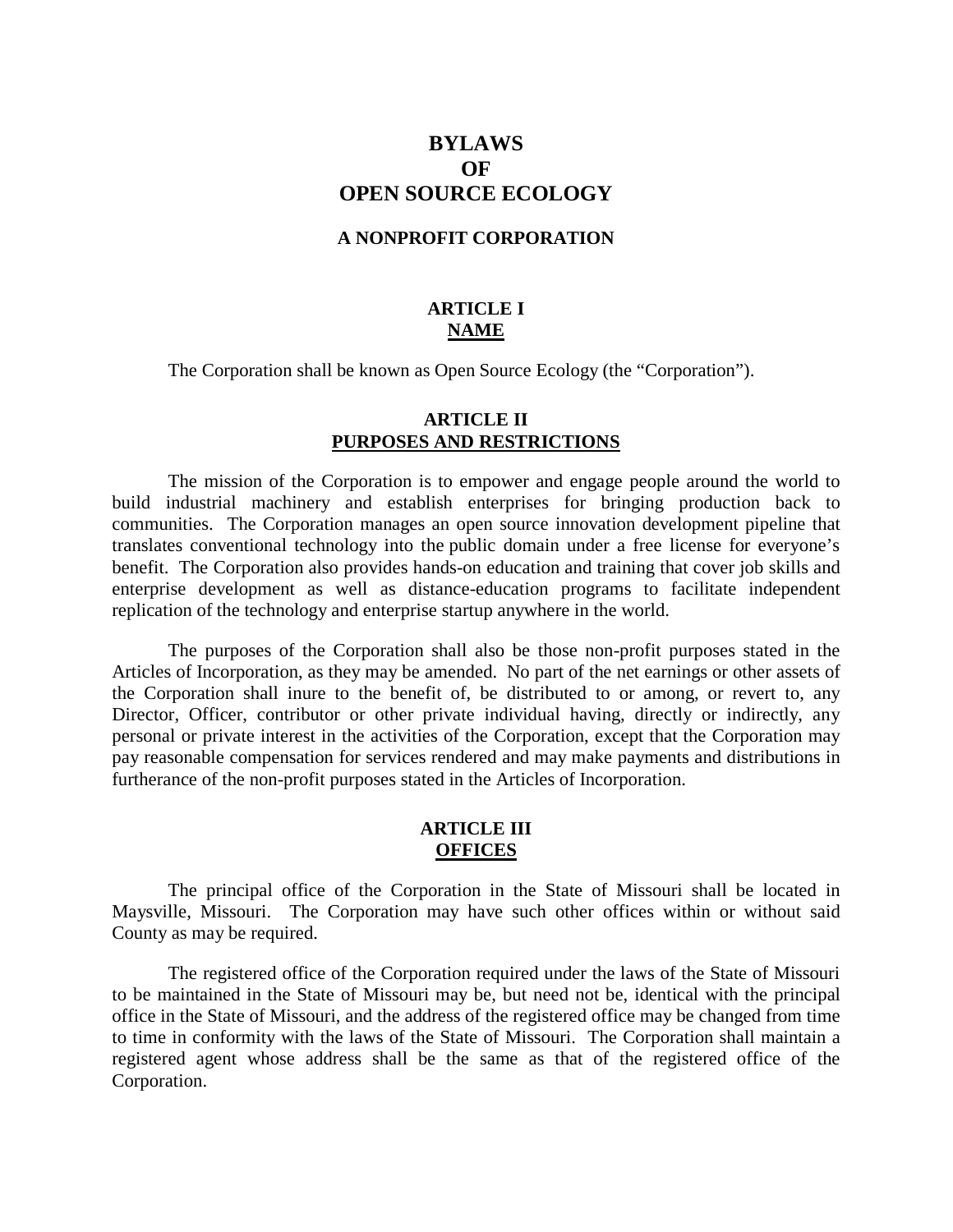# **ARTICLE IV MEMBERS**

The Corporation shall have no Members with voting rights.

# **ARTICLE V BOARD OF DIRECTORS**

A. Management. The affairs of the Corporation shall be managed, supervised and controlled by a Board of Directors, consisting of not less than three (3) and no more than twelve (12) persons. The number of Directors constituting the Board shall be as fixed from time to time by the Board of Directors.

B. Term and Election of Directors. Marcin Jakubowski shall serve as a Designated Director until removed or resigns pursuant to Article V, Paragraph C, below. The term of office of the remaining Directors shall be one (1) year. The Directors shall be elected each year, in a self-perpetuating manner, at the annual meeting of the Board of Directors, the Directors so elected filling the place of retiring Directors. Vacancies occurring in the Board of Directors, including vacancies due to an increase in the number of Directors, may be filled by the Directors then in office. Any Director may succeed himself or herself indefinitely.

C. Removal and Resignation. Any Director may resign at any time by giving written notice to the Board of Directors; unless otherwise specified therein, the acceptance of such resignation shall not be necessary to make it effective. The resignation of any Officer shall be tendered to the Secretary and shall be effective upon receipt by the Corporation. Any Director may be removed, with or without cause, at a meeting of the Board of Directors at which a quorum is present; provided, however, that (i) a Director elected by the Board of Directors may be removed by the Board of Directors only at a meeting called for the purpose or removing the Director and the notice of such meeting shall state the purpose, or one of the purposes, of the meeting is removal of the Director and (ii) a Designated Director may only be removed by amendment to the Bylaws. Any such resignation or removal shall take effect at the time specified therein.

D. Annual Meetings. The annual meeting of the Board of Directors shall be held in the month of January of each year, and shall be held for the purpose of electing new Officers and transacting such other business as may come before the meeting.

E. Special Meetings. Special meetings of the Board of Directors may be called by or at the request of the President or by any two (2) Directors.

F. Meetings. Meetings of the Board of Directors, regular or special, may be held at any place either within the State of Missouri, or from time to time by resolution of the Board of Directors. Meetings of the Board of Directors shall be held upon such notice as provided herein. Neither the business to be transacted at, nor the purpose of, any regular or special meeting of the Board of Directors need be specified in the notice or waiver of notice of such meeting.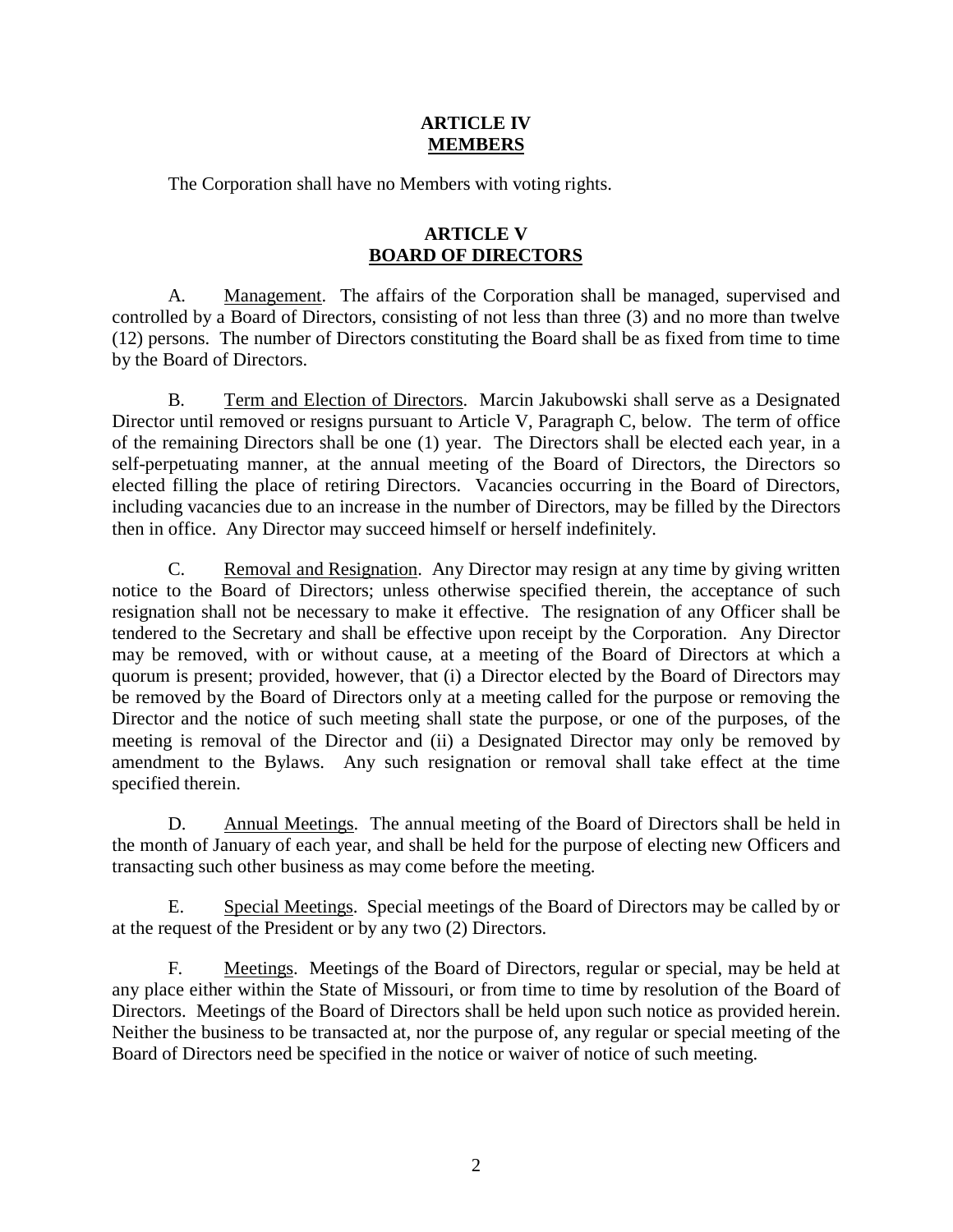G. Participation Through Electronic Communication. Members of the Board of Directors, or of any committee designated by the Board of Directors, may participate in a meeting of the Board or committee by means of conference telephone or similar communications equipment whereby all persons participating in the meeting can hear each other, and participation in a meeting in this manner shall constitute presence in person at the meeting.

H. Action Without Meeting. Any action which is required to be or may be taken at a meeting of the Directors, or any committee established by the Board of Directors, may be taken without a meeting if consents in writing, setting forth the action so taken, are signed by all of the members of the Board or of the committee as the case may be. The consent shall have the same force and effect as a unanimous vote at a meeting duly held, and may be stated as such in any certificate or document. The Secretary shall file the consents with the minutes of the meetings of the Board of Directors or of the committee as the case may be.

I. Notice. Notice of any annual, regular or special meeting shall be given at least ten (10) days previous thereto by written notice delivered either personally, by telegraph, teletype, facsimile, or other form of wire or wireless communication, or by mail to each Director at his or her business or home address. Such notice shall be deemed effective pursuant to the provisions of the Missouri Nonprofit Corporations Act. Any Director may waive notice of any meeting. The attendance of a Director at any meeting shall constitute a waiver of notice of such meeting, except where a Director attends a meeting for the express purpose of objecting to the transaction of any business because the meeting is not lawfully called or convened. The business to be transacted at, and the purpose of, any regular or special meeting of the Board of Directors shall be specified in the notice or waiver of notice of such meeting. Any Director may request that a regular or special meeting be postponed for up to thirty (30) days from the date given in the notice. However, no meeting shall be postponed more than thirty (30) days from the date given in such notice unless agreed to be a majority of the Directors.

J. Quorum. A majority of the whole Board of Directors shall constitute a quorum for the transaction of business at any meeting of the Board of Directors.

K. Manner of Acting and Rules of Order. In all matters not covered by the Bylaws, parliamentary procedures shall be governed by the manual known as "Robert's Rules of Order, the Modern Edition." The act of the majority of the Directors present at a meeting of the Directors at which a quorum is present shall be the act of the Board of Directors unless a greater number is required under the Articles of incorporation, these Bylaws, any applicable laws of the State of Missouri or Robert's Rules of Order.

# **ARTICLE VI OFFICERS**

A. Number and Election. The Officers of the Corporation shall be a President, a Secretary, and a Treasurer. The Board of Directors may also elect a Vice President, Assistant Secretary and Assistant Treasurer. All Officers shall be elected at the Annual Meeting of the Board by a majority of those Board members present including newly-elected members, and said Officers shall hold office at the pleasure of the Board until the next Annual Meeting and until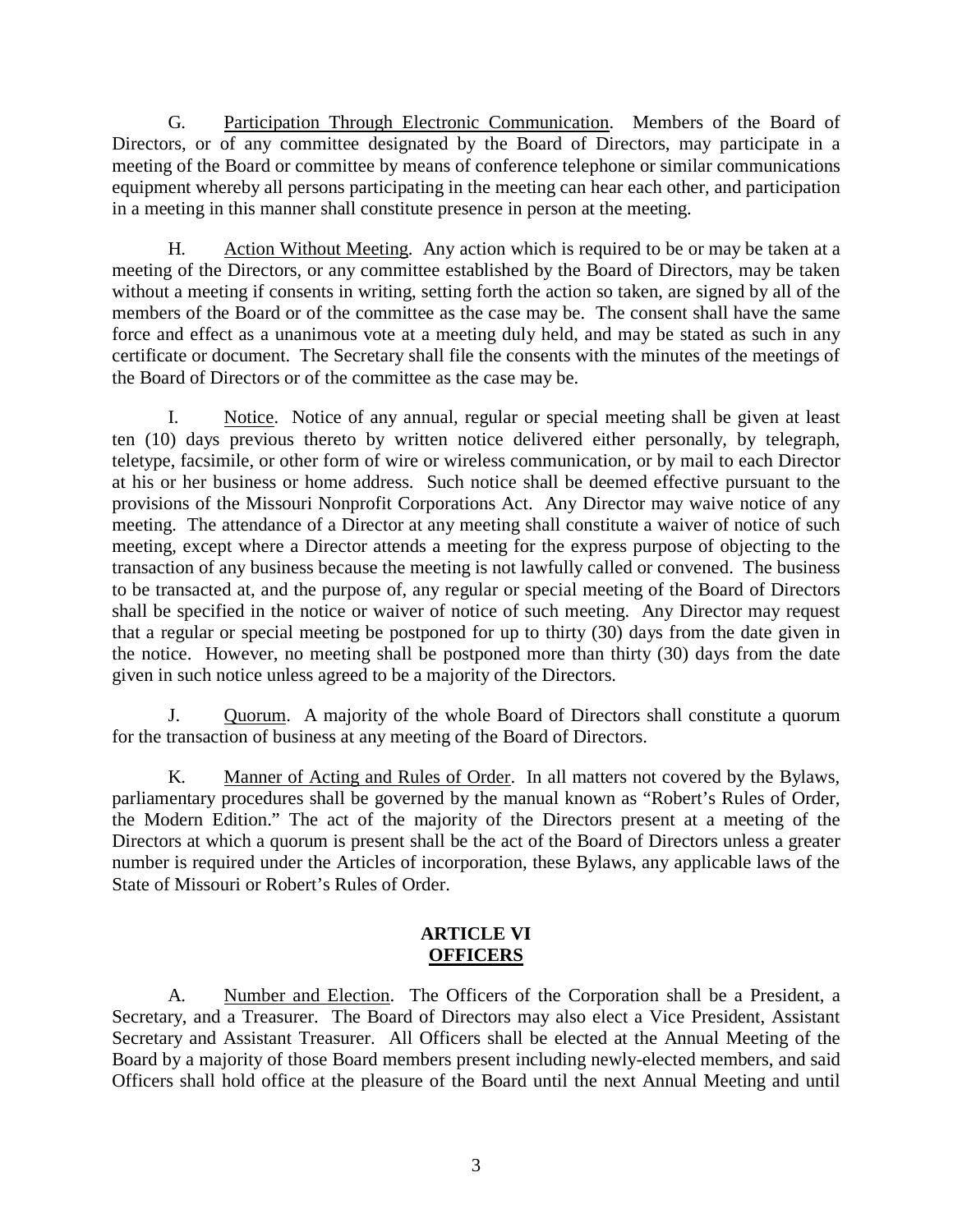their successors shall have been elected and qualified. Where a vacancy occurs in an office, it shall be filled by the Board for the unexpired term.

B. President. The President shall preside at all meetings of the Board of Directors and the Committees thereof, shall have the power to transact all of the usual, necessary and regular business of the Corporation as may be required and, with such prior authorization of the Board as may be required by these Bylaws, to execute such contracts, deeds, bonds and other evidences of indebtedness, leases and other documents as shall be required by the Corporation; and, in general, shall perform all such other duties incident to the office of President and such other duties as may from time to time be prescribed by the Board of Directors.

C. Secretary. The Secretary shall record and preserve the minutes of the meetings of the Board of Directors and all committees of the Board, shall be responsible for authenticating records of the Corporation, shall cause notices of all meetings of the Board of Directors and committees to be given to the members thereof, and shall perform all other duties incident to the office of Secretary or as from time to time directed by the Board of Directors or by the President.

D. Treasurer. The Treasurer shall be responsible for all funds of the Corporation, shall direct that such funds be deposited in such bank or banks as the Board of Directors may from time to time determine, and shall make reports to the Board of Directors as requested by the Board. The Treasurer shall see that an accounting system is maintained in such a manner as to give a true and accurate accounting of the financial transactions of the Corporation, that reports of such transactions are presented promptly to the Board of Directors, that all expenditures are presented promptly to the Board of Directors, that all expenditures are made to the best possible advantage, and that all accounts payable are presented promptly for payment. The Treasurer shall further perform such other duties incident to his or her office and as the Board or the President may from time to time determine. If required by the Board of Directors, the Treasurer shall give a bond for the faithful discharge of his or her duties in such sum and with such surety or sureties as the Board of Directors shall determine.

E. Removal and Resignation. Any Officer may be removed, with or without cause, by the vote of a majority of the entire Board of Directors at any meeting of the Board. Any Officer may resign at any time by giving written notice to the Board of Directors, the President or the Secretary. Any such resignation or removal shall take effect at the time specified therein.

# **ARTICLE VII GENERAL PROVISIONS**

A. Contracts, Etc., How Executed. Except as in these Bylaws otherwise provided or restricted, the Board of Directors may authorize any Officer or Officers, agent or agents to enter into any contract or execute and deliver any instrument in the name of and on behalf of the Corporation, and such authority may be general or confined to specific instances; and, unless so authorized, no Officer, agent or employee shall have any power or authority to bind the Corporation by any contract or engagement or to pledge its credit or to render it liable pecuniarily for any purpose or in any amount.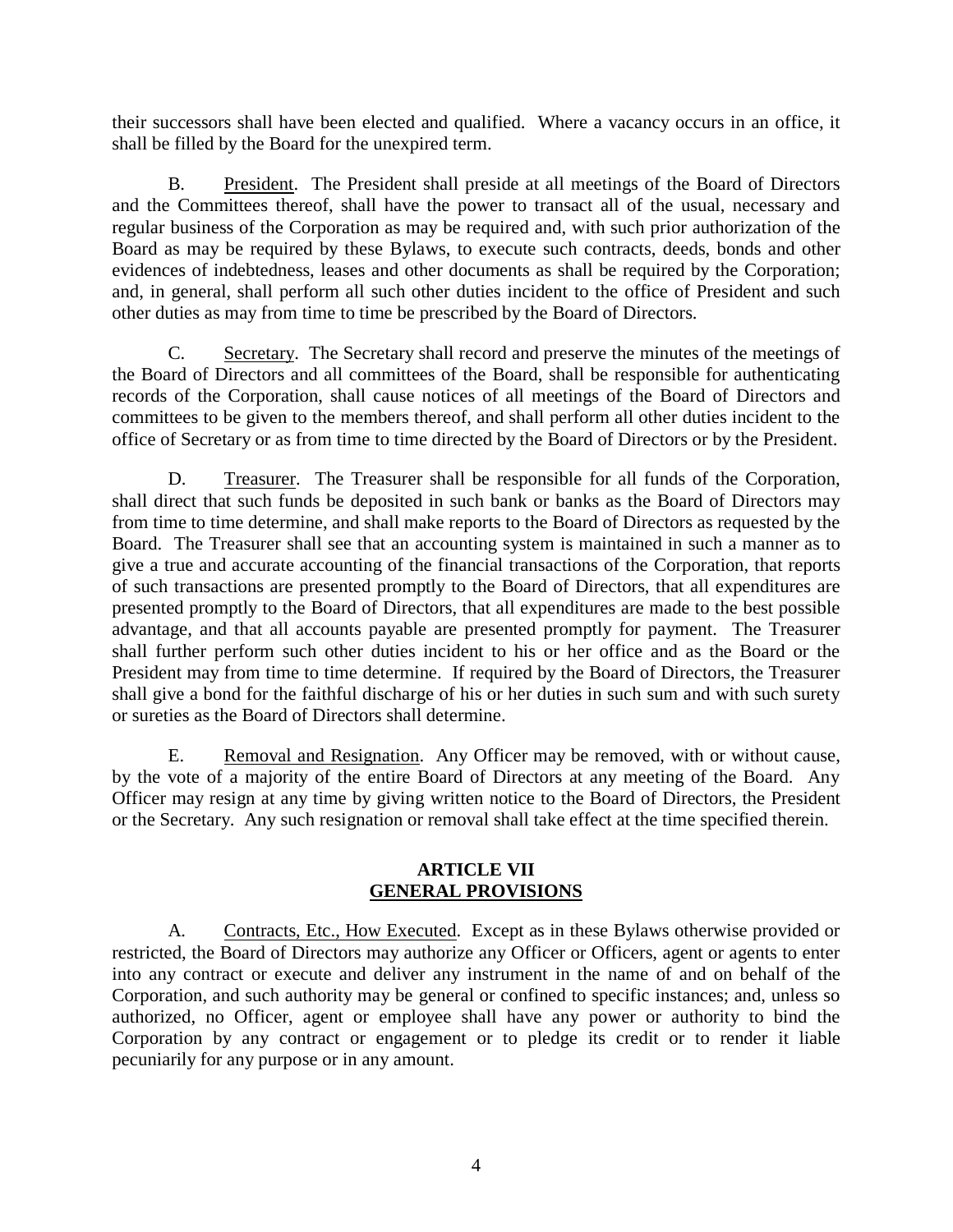B. Deposits. All funds of the Corporation shall be deposited from time to time to the credit of the Corporation with such banks, bankers, trust companies or other depositories as the Board of Directors may select or as may be selected by any Officer or Officers, agent or agents of the Corporation to whom such power may be delegated from time to time by the Board of Directors.

C. Checks, Drafts, etc. All checks, drafts or other orders for the payment of money, notes, acceptances or other evidence of indebtedness issued in the name of the Corporation, shall be signed by such Officer or Officers, agent or agents of the Corporation, and in such manner as shall be determined from time to time by resolution of the Board of Directors in accordance with the provisions of these Bylaws. Endorsements for deposit to the credit of the Corporation in any of its duly authorized depositories may be made without countersignature, by the President or Treasurer, or by any other Officer or agent of the Corporation to whom the Board of Directors, by resolution, shall have delegated such power, or by hand-stamped impression in the name of the Directors.

### **ARTICLE VIII CONFLICT OF INTEREST**

No contract or transaction between the Corporation and one or more of its Directors or Officers, or between the Corporation and any other corporation, partnerships, association, or organization in which one or more of its Directors or Officers are Directors or Officers, or have a financial interest, shall be void or voidable solely for that reason, or solely because the Director or Officer is present at or participates in the meeting of the Board or committee thereof which authorizes the contract or transaction, or solely because his or her or their votes are counted for such purposes, if the material facts as to his or her relationship or interest and as to the contract or transaction are disclosed or are known to the Board of Directors or the committee, and the Board or committee in good faith, taking into account the fairness of contract or transaction, authorizes the contract or transaction by the affirmative votes of a majority of the disinterested Directors present.

### **ARTICLE IX INDEMNIFICATION**

A. Mandatory Indemnification. The Corporation shall indemnify any Director who was wholly successful, on the merits or otherwise, in the defense of any proceeding to which the Director was a party because he or she is or was a Director of the Corporation against reasonable expenses actually incurred by the Director in connection with the proceeding.

B. Permissive Indemnification.

(1) The Corporation may indemnify any person who was or is a party or is threatened to be made a party to any threatened, pending or completed action, suit, or proceeding, whether civil, criminal, administrative or investigative, other than an action by or in the right of the Corporation, by reason of the fact that he or she is or was a Director, Officer, employee or agent of the Corporation, or is or was serving at the request of the Corporation, or is or was serving at the request of the Corporation as a Director, Officer, employee or agent of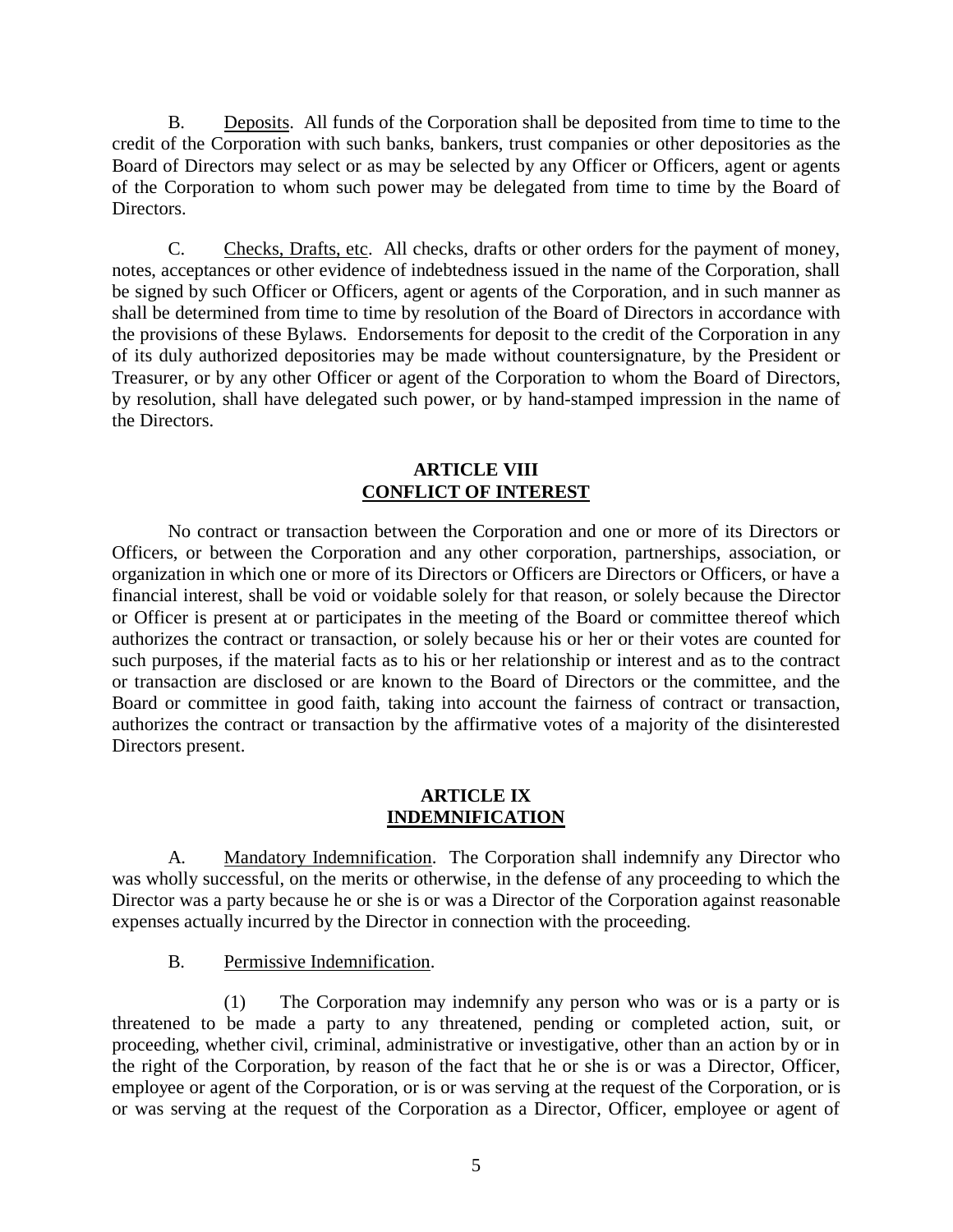another Corporation, partnership, joint venture, trust or other enterprise, against expenses, including attorneys' fees, judgments, fines and amounts paid in settlement actually and reasonably incurred by him or her in connection with such action, suit, or process if he or she acted in good faith and in a manner he or she reasonably believed to be in or not opposed to the best interests of the Corporation, and, with respect to any criminal action or proceeding, had no reasonable cause to believe his or her conduct was unlawful. The termination of any action, suit, or proceeding by judgment, order, settlement, conviction, or upon a plea of nolo contendere or its equivalent, shall not, of itself, create a presumption that the person did not act in good faith and in a manner which he or she reasonably believed to be in or not opposed to the best interests of the Corporation, and, with respect to any criminal action or proceeding, had reasonable, cause to believe that his or her conduct was unlawful.

(2) The Corporation may indemnify any person who was or is a party or is threatened to be made a party to any threatened, pending or completed action or suit by or in the right of the Corporation to procure a judgment in its favor by reason of the fact that he or she is or was a Director, Officer, employee or agent of the Corporation, or is or was serving at the request of the Corporation as a Director, Officer, employee or agent of another Corporation, partnership, joint venture, trust or other enterprise against expenses, including attorneys' fees, and amounts paid in settlement actually and reasonably incurred by him or her in connection with the defense or settlement of the action or suit if he or she acted in good faith and in a manner he or she reasonably believed to be in or not opposed to the best interests of the Corporation; except that no indemnification shall be made in respect of any claim, issue or matter as to which such person shall have been adjudged to be liable for negligence or misconduct in the performance of his or her duty to the Corporation unless and only to the extent that the court in which the action or suit was brought determines upon application that, despite the adjudication of liability and in view of all the circumstances of the case, the person is fairly and reasonably entitled to indemnification for such expenses which the court shall deem proper.

(3) To the extent that a Director, Officer, employee or agent of the Corporation has been successful on the merits or otherwise in defense of any action, suit, or proceeding referred to in subsections (1) and (2) of this section, or in defense of any claim, issue or matter therein, he or she shall be indemnified against expenses, including attorneys' fees, actually and reasonably incurred by him or her in connection with the action, suit, or proceeding.

(4) Any indemnification under subsections (1) and (2) of this section, unless ordered by a court, shall be made by the Corporation only as authorized in the specific case upon a determination that indemnification of the Director, Officer, employee or agent is proper in the circumstances because he or she has met the applicable standard of conduct set forth in this section. The determination shall be made by the Board of Directors by a majority vote of a quorum consisting of Directors who were not parties to the action, suit, or proceeding, or if such a quorum is not obtainable, or even if obtainable a quorum of disinterested Directors so directs, by independent legal counsel in a written opinion.

(5) Expenses incurred in defending a civil or criminal action, suit or proceeding may be paid by the Corporation in advance of the final disposition of the action, suit, or proceeding as authorized by the Board of Directors in the specific case upon receipt of an undertaking by or on behalf of the Director, Officer, employee or agent to repay such amount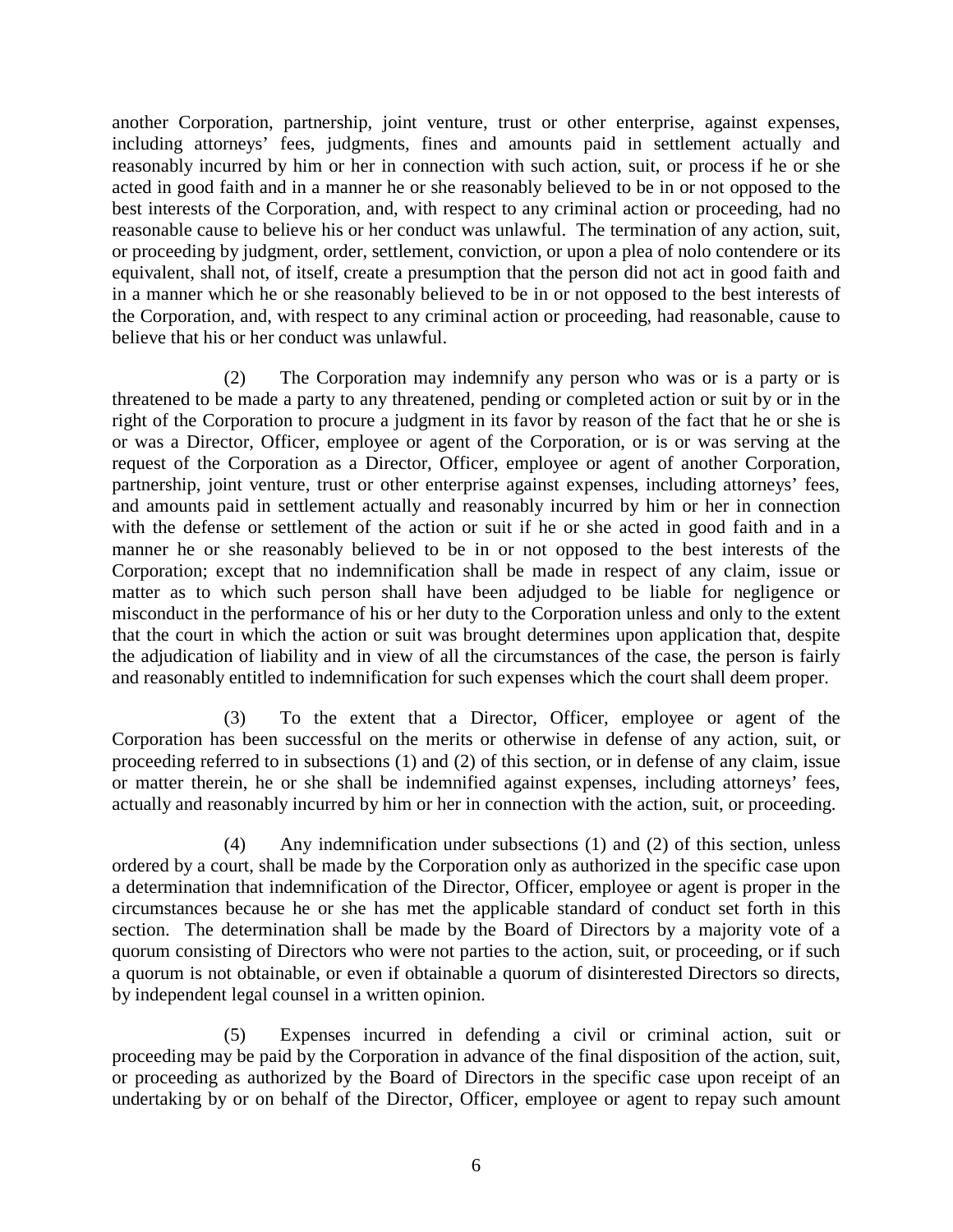unless it shall ultimately be determined that he or she is entitled to be indemnified by the Corporation as authorized in this section.

(6) The indemnification provided by this section shall not be deemed exclusive of any other rights to which those seeking indemnification may be entitled under the Missouri Nonprofit Corporation Act or any other provision of law, the Articles of Incorporation of the Corporation or these Bylaws or any agreement, vote of disinterested Directors or otherwise, both as to action in his or her official capacity and as to action in another capacity while holding such office, and shall continue as to a person who has ceased to be a Director, Officer, employee or agent and shall inure to the benefit of the heirs, executors and administrators of such a person.

(7) The Corporation shall have the power to give any further indemnity, in addition to the indemnity authorized or contemplated under other subsections of this section, including subsection (6), to any person who is or was a Director, Officer, employee or agent, or to any person who is or was serving at the request of the Corporation as a Director, Officer, employee or agent of any other Corporation, partnership, joint venture, trust or other enterprise, provided such further indemnity is either (i) authorized, directed, or provided for in the Articles of Incorporation of the Corporation or any duly adopted amendment thereof or (ii) is authorized, directed, or provided for in these Bylaw or agreement of the Corporation which has been adopted by a vote of the Board of Directors of the Corporation, and provided further that no such indemnity shall indemnify any person from or on account of such person's conduct which was finally adjudged to have been knowingly fraudulent, deliberately dishonest or willful misconduct.

(8) For the purpose of this section, references to the "the Corporation" include all constituent corporations absorbed in a consolidation or merger as well as the resulting or surviving corporation so that any person who is or was a Director, Officer, employee or agent of such a constituent corporation or is or was serving at the request of such constituent corporation as a Director, Officer, employee or agent of another corporation, partnership, joint venture, trust or other enterprise shall stand in the same position under the provisions of this section with respect to the resulting or surviving corporation as he or she would if he or she had served the resulting or surviving corporation in the same capacity.

(9) For purposes of this section, the term "other enterprise" shall include employee benefit plans; the term "fines" shall include any excise taxes assessed on a person with respect to an employee benefit plan; and the term "serving at the request of the Corporation" shall include any service as a Director, Officer, employee or agent of the Corporation which imposes duties on, or involves services by, such Director, Officer, employee, or agent with respect to an employee benefit plan, its participants, or beneficiaries; and a person who acted in good faith and in a manner he or she reasonably believed to be in the interest of the participants and beneficiaries of an employee benefit plan shall be deemed to have acted in a manner "not opposed to the best interests of the Corporation" as referred to in this section.

C. Insurance. The Corporation may purchase and maintain insurance on behalf of an individual who is or was a Director, Officer, employee, or agent of the Corporation, or who, while a Director, Officer, employee, or agent of the Corporation, is or was serving at the request